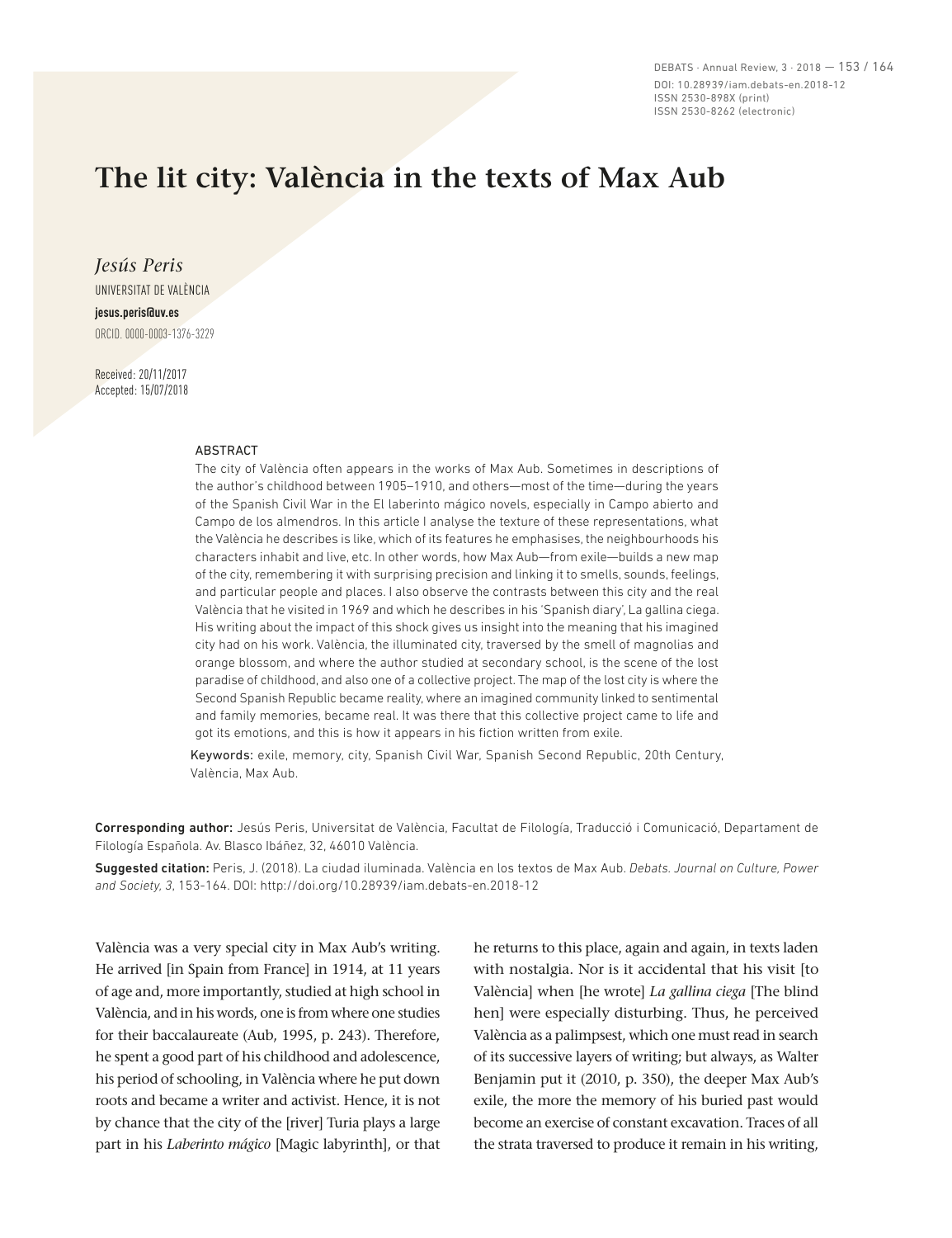and the precision of his cataloguing incorporates his emotions. With all this, the illuminated city of a night in 1936 evoked at the beginning of Campo abierto [Open field] is doubly lit up in his writing from memory.

On the night of 30 August 1969, Max Aub visited València for the first time since his departure for exile. He gave an account of his impressions in La gallina ciega. In the newspaper *Diario español* (1971).**<sup>1</sup>** Essentially, as in other sections in the newspaper, he reiterates his surprise: On the trip from the airport to home I did not recognise anything other than Gran Vía [...]. They diverted the river. Wide streets, tower blocks, avenues. As if València were Guadalajara, Barcelona, London, Paris; a little less but not so much (Aub, 1995, p. 144). València became any other city and no longer corresponded to his memories of it. Later in the text he writes, the prodigious thing is how València, losing [its] character, has grown, and makes us suppose that the less it has—like others—the wider its streets (Aub, 1995, p. 168).

But he also wrote other things. Because sometimes in those alien streets he recognised scenes he remembered. Hence, he read them as a palimpsest: I went down to the street to see, a hundred meters from the door, the one that was ours: number 13 Admiral Cadarso. It is, of course, the same; our first house. Genaro [Lahuerta] and Pedro [de València] painted a mural in the large dining room there (Aub, 1995. p. 145). Beneath its appearance the memory of the streets and houses beat on, and Aub's description reintroduces the viewer to them.**<sup>2</sup>** Nevertheless, it is not enough. "*Tengo fotografías*" [I have photographs], he adds immediately afterwards. At times, the reader of these palimpsests becomes an archaeologist, a researcher, and themselves

need the photographs as an external document. It seems to be the memory of another person, another life, ontologically distinct from the urban fabric, mute in its immediacy.

If these were his immediate impressions having just arrived, walking through those streets again and conversing with its inhabitants, did nothing but confirm that impression:

> [This which was my city no longer is, it was another. This current one, so like others, is fine, in an excellent condition for today's people who are used to it of course, in the same way [I was] to the one I had before. They have lain down without respect nor remedy; opened avenues, made fountains spout, diverted the river. The people are happy and proud of so much novelty. [...] They do not miss the past times, among other things because in fact relatively little [of the] past was worse. And since intelligence neither enters nor leaves, goes nor comes, they ignore freedom, they do not have political ideas...] (Aub, 1995, p. 190).

Indeed, if the new avenues had caused him an uncomfortable sense of estrangement, the opening of new *calles* (streets) and plazas (squares) in the historic centre confirmed his diagnosis and increased his bitterness. He shows his surprise and displeasure at the enlargement of Plaza Patriarca, which displaced the University's entrance from its centre and instead transferred the visual protagonism to a centre of doubtful taste thus for him: Suddenly: The University. Where was Calle Tallers? [...] From the corner you now see, on the wall of the University, some white marble statues that remind me of the Hippocrates in front of Social Security in Mexico. They could not put up with the smooth façade (Aub, 1995, p. 155). To him, Plaza de la Reina seems "*ahora solar perpetuo*" [now a perpetual open space] (Aub, 1995, p. 564), and this appears not to be a mere aesthetic judgment, he writes: Where is Calle Gracia? Plaza Pellicers has disappeared, the *Escuela Moderna* [School of Modernism] (what is it doing here?) *Avenida del Barón de Cárcer*. Here, then, my mother died [...]. Everything new and transferable (Aub, 1995, p. 205).

<sup>1</sup> In this work I quote the 1995 edition, with a prologue by Manuel Aznar Soler.

<sup>2</sup> Interestingly, this way of reading the city is reminiscent of what Hugo Achugar would detect many years later about Latin American cities and using the same metaphor: The usual way of reading Latin American cities now is to look for traces of the past or, in other words, to read the living memory of the city. These readings of memory suggest that the city is a palimpsest (Achugar, 1997, p. 22). To a certain extent, the Max Aub coming from exile was also a Latin American reader.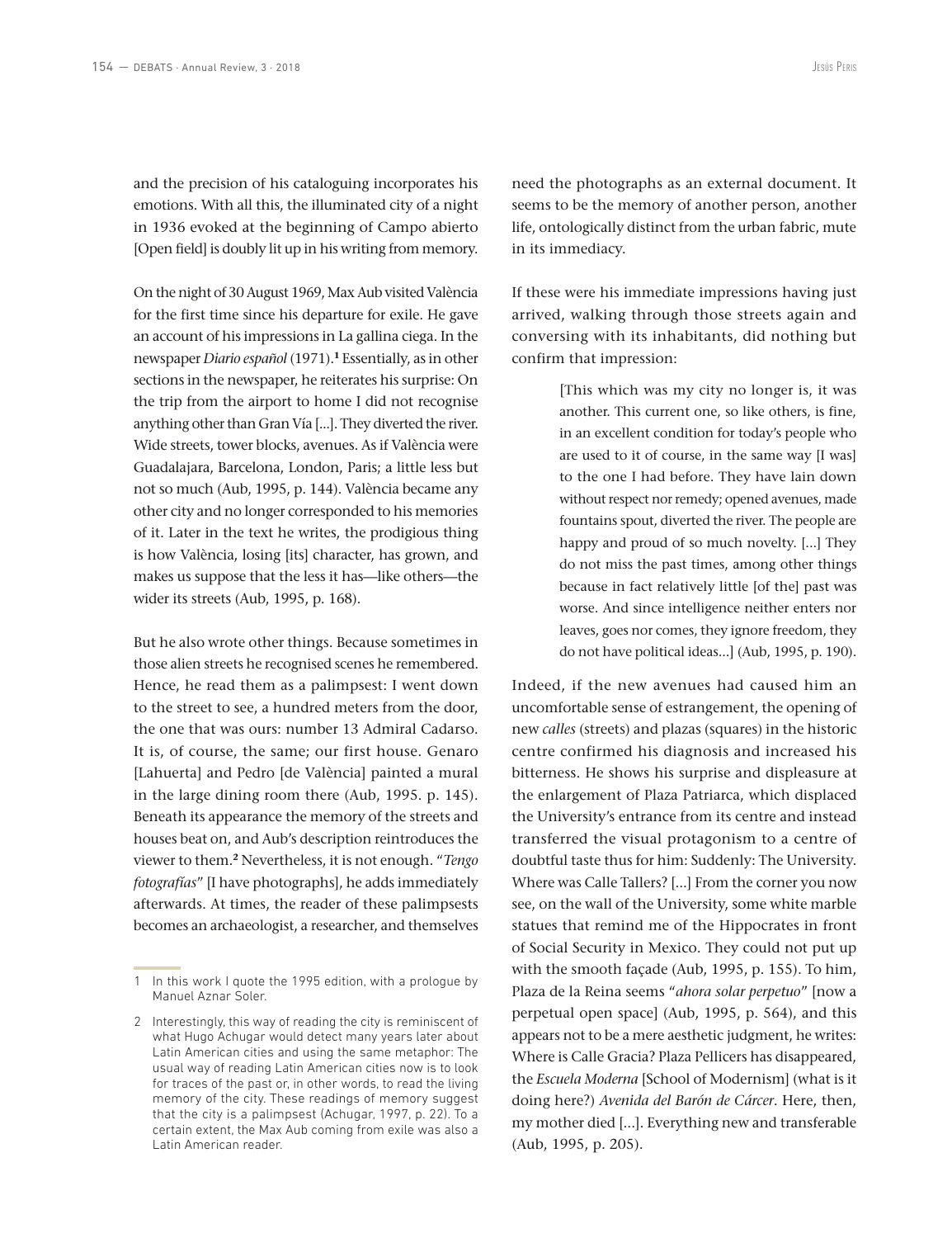The new avenues bury individual and collective memory in their emptiness. It is not only that this city is not the one of his memory, but also that Aub reads his lack of memory on the city map, his alleged Francoist adanism. In Aub's words, the city does not value its past because it only knows the present and the immediate past, which, in fact, was worse. It has no respect for its past because it does not know of it (Aub, 1995). It has no historical memory, perspective, capacity, or will to re-link with the past prior to the Spanish Civil War.**<sup>3</sup>** The joy with which the old is erased is a perfect example of the joy with which its ignorance is exhibited by Aub and his generation. As Aub states, where there were empty lots, there are now houses, and, on the contrary, where buildings were previously erected, streets are now bustling (Aub, 1995. p 164). The city is foreign to him in the same way that the city had been distancing itself from what it had once been. The republican city was also on this plane. Erasing the plane would wipe away every bridge with it.**<sup>4</sup>**

The buildings are different, "*al jardín se lo ha comido una nueva construcción*" [the garden has been eaten up by a new construction] (Aub, 1995, p. 186) and they extend beyond the limit of what the city was, in Aub's words: This is the difference: that with half a century more, most of the city, of the countryside, [has been] newly built on, grown, new (Aub, 1995, p. 186). Or, he says, they do not keep a memory of what it was: only I remember it now, as I pass by what was [once] the *Casa de la Democracia* (Aub, 1995, p. 299).**<sup>5</sup>** Or a plot remains as an urban witness of the emptiness: "*De la tienda solo queda el solar*" [Only the empty lot remains of what was the store] (Aub, 1995, p. 291). Or their ruin is accelerated: "*Todos los sitios de mis novelas en trance de caer bajo la piqueta*" [All the sites from my novels are in the process of falling under the pickaxe] (Aub, 1995, p. 166). The inhabitants are different, he says, —Later I [went] to see Almela y Vives bookshop, which I [knew was] close by. —He died two years ago (Aub, 1995, p. 156). The new inhabitants have no memory of the old ones, he states: Miñana lived there opposite. Yesterday. Buried in Yugoslavia. Nobody will ask me about him (Aub, 1995, p. 146); nor do they remember Max Aub or those who populated the València of his fictions and that are a sign—and synecdoche—of those who lost the war. In Aub's words, It injures me, it hurts me that there, fifty meters away, at Lauria's dairy, Vicente waited (waits) for Asunción, that—a few meters further along—in Balanzá house, Chuliá tells his stories, and that nobody knows (Aub, 1995, p. 295).**<sup>6</sup>** There it is.

<sup>3</sup> In his classic study on the subject, Fagen (1975, p. 158) gave this general impression of Aub: "Only two generalisations can be made: first, every refugee who went to Spain believing that their associations were still important factors in the resistance against Franco, have been shown that their groups never played an important role in that resistance; second, any person who went to Spain expecting to find an atmosphere of revolution, soon recognises, after visiting, that the revolutionary element is too small". The separation between the imaginary and the historical expectations of Spaniards (and of Valencians) of the inside and of exile are absolute at this level. However, in his attempt to draw a highly penetrable and communicative panorama between intellectuals from within and from exile, Gracia (2010, p. 186) would convert Max Aub and Rosa Chacel's attitudes of "ethical and political distrust" in one particular case.

<sup>4</sup> Vicente Llorens had accurately described this sentiment about exile in a 1948 essay: But in the memory of the exiled, the country suffers not only, so to speak, a process of sublimation, but also of stabilisation. The idealised homeland also endures as a fixed and unchanging image. [...] [There is] nothing more unpleasant for [the exiled] than the transformation, after their departure, of things whose appearance were [once] familiar to them. A dilapidated old house, the new look of a street, the transfer of the fountain from the old square, all this disturbs them as a kind of infidelity to their loving and constant evocation (Llorens, 2006, p. 123).

<sup>5</sup> The *Casa de la Democracia* was the first secular school in València and was located at number 22 Gran Vía Germanías. As stated by Agagó et al.: At the end of the war, the *Casa de la Democracia* was seized by *Auxilio Social*; in the sixties, it was sold to the archbishopric so that a parish could be installed (Aragó, Azkárraga, and Salazar, 2010, p. 46).

<sup>6</sup> As Ugarte (1999, p. 152) points out, *La gallina ciega* illustrates an inversion: the ingredients of his novels saturate his diary in the same way that his novels include chronicles, diaries and descriptions of characters as if they were real figures. Vicente Dalmases and Asunción Meliá are two of the main characters in the *El laberinto mágico* series of novels, because they unify it with their intermittent but transversal appearances. Especially memorable is the way in which their attempts to meet again endow the last novel in the series, *Campo de los almendros* [Field of almonds], with narrative density.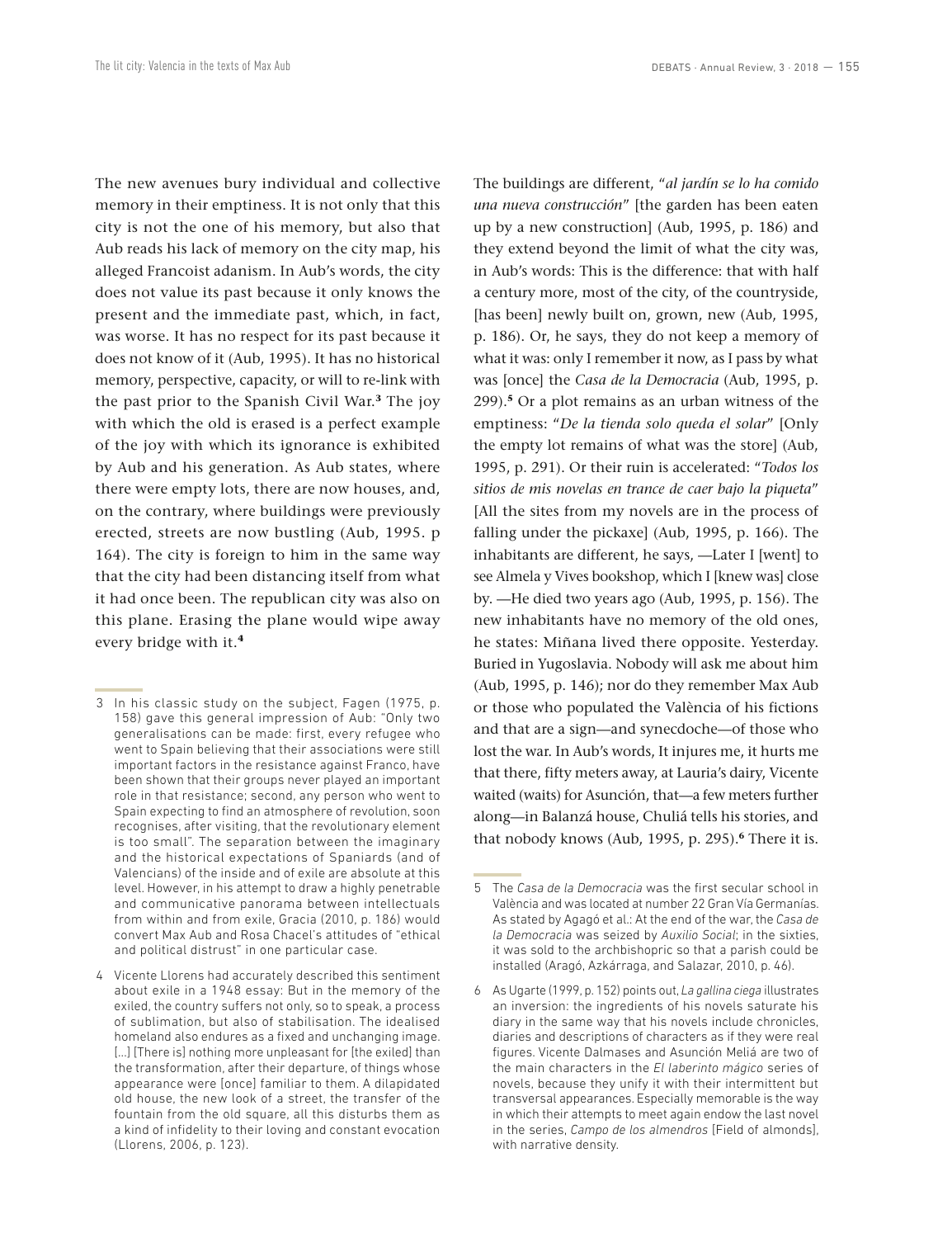Memories and fiction, memories of the fiction, appear united here, in the writing of his return, in the texts of Max Aub. To a large extent, the València in Max Aub's writing is a remembered one, illuminated, reconstructed from memory while in exile, increasingly distant, and yet surprisingly bright.

It is València of the Spanish Civil War, but not only that [version]. A mythologised València, with a fabled origin, because, one is from where one studies for their baccalaureate (Aub, 1995, p. 243), the gateway to Einstein's space-time layer (Aub, 1994, p. 104). In this sense, the story 'La falla' [The *falla*] is striking; it was originally published in his collection *Ciertos cuentos* [Certain stories] in 1955,**<sup>8</sup>** which brought together fantastic stories that, in some cases like this one, are close to the realm of 'magical realism'.**<sup>9</sup>** It goes back to—it constructs—one night on the day of Saint Joseph "*allá por el 17 o 18*" [back in '17 or '18]. The memory of the *fallas* fiesta takes him—not coincidentally—back to the time of his childhood.**<sup>10</sup>** In those remembered fallas, Aub himself would have been 14 or 15 years old, similar to the age of the impossible narrator-witness who, nevertheless, omnisciently tells us the following about the [story's] central avatars: as I was saying, enough, Mr. Álvaro Gamón [...], professor of Psychology, Logic and Ethics at the high-school,

to two of his students who had dragged him out to see the show (Aub, 1994, p. 101). Some of the main features that Aub repeats again and again in successive representations were already present in that childhood València.

This is the *cremà* that Arturo arrives late to, despite his son's insistence on leaving, confident as he was in his ability to always arrive on time. The description makes us remember the *fallas* which were just starting to become a major [annual] celebration:

> [In València, the night of Saint Joseph is not one of the night, but rather, of the day. The clamour is like light. The surrounding walls and trees participate; make things lighter, disturbing; everything is put into songs and couplets, take every trivial thing out to square, everything is the street-sellers' cries and burning: if wood [burns] more slowly and cardboard somewhat slowly, then fabric goes up in an instant, wax melts, straw scorches, everything is consumed upwards, in flames that seize the entire monument and the mood of the spectators.] (Aub, 1994, p. 100).

Fallas [monuments] made from cardboard, wood, straw, and wax becoming a mass communal party, in a populous and cheerful city, satirical and festive, vital and bright.

> [So many people! Calle de las Barcas was overflowing, even squashing hundreds of men, women, and children up against the walls, each standing as high as they could to get a better view; the smallest ones took advantage of their short stature: they were the best placed, astride, or even standing on their parents' shoulders. Others, already elderly, took advantage of the street lamps, by perching on them; most envied were the aristocrats on the balconies, squeezed up on high where no more would fit [...]. You could not even take a step.](Aub, 1994. p. 101).

Then, he says, the façades shone like the embers themselves among the joy of the curious people (Aub, 1994, p. 102).

<sup>7</sup> I completely agree with Balibrea's reading (2008, p. 181): The most tragic component of La gallina ciega is not the verification of the Francoist repression that silences Spaniards, but rather, evidence of Francoism's victory that, first repressing it and then modernising Spain and incorporating it into a period of modern homologated capitalism, managed to create alienated and amnesiac citizens.

<sup>8</sup> I quote this story from the edition of the *Cuentos fantasticos* [Fantastic stories] by Max Aub compiled in 1994 by Ignacio Soldevila Durante, titled Escribir lo que imagino [Write what I imagine].

<sup>9</sup> From Max Aub's relationship with magical realism and the new forms of fantasy literature in Latin America that I have dealt with elsewhere (Peris, 2008).

<sup>10</sup> A brief study on this text can be found in Peris (2004).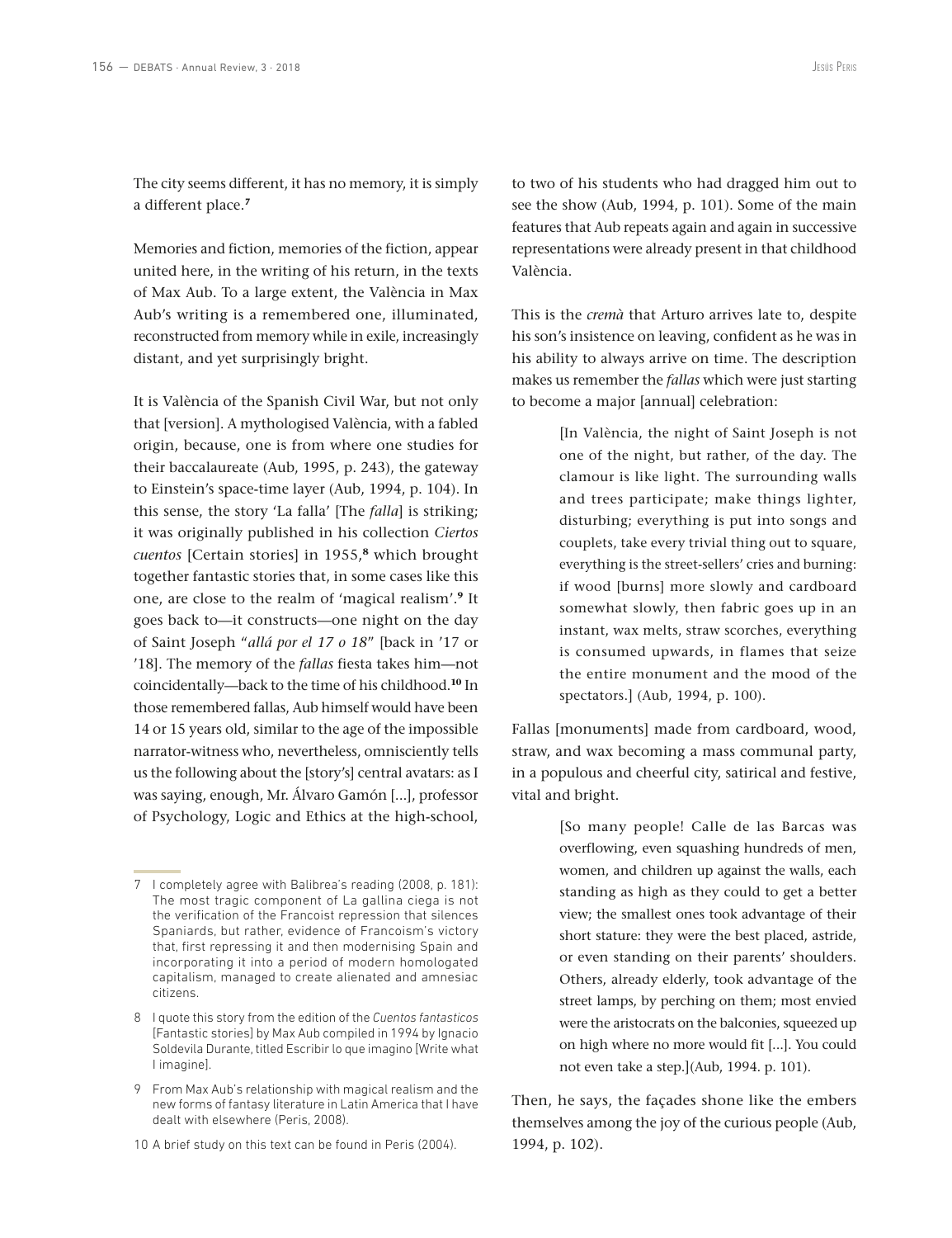But València is also characterised by its natural elements. The loss of this characteristic would be one of the things that, as we have seen, Aub would detect with displeasure in his trip in 1969. Now, however, faced with a child's disappointment, their fathers can compensate by taking them to the seashore. The Mediterranean, "*el agua, enemiga del fuego*" [water, enemy of fire], would become a space outside space, a suspension of time that ceases to be linear and [instead] becomes pendular, like waves, which Aub paints as the: systole and diastole of the sleeping Mediterranean (Aub, 1994, p. 104). Therefore, Aub states, when they return to the city, which illuminated the horizon with a wide reddish halo (Aub, 1994, p. 105), the *cremà* has, inexplicably, not yet begun. The fallas, thus, enter the mythical space of childhood in which parents retain their omnipotence. Max Aub situates the founding image of father and son in them, from memory and distance, and uses the night of Saint Joseph, the recurrence of fire, as a true time portal. This is also representative of his literature. It is nothing else than a sustained attempt over decades to restore the society of the Republic in his novels. Therefore, it is not strange that when he returns to València, he feels that Vicente is still waiting—waiting again—for Asunción in Lauria's dairy.**<sup>11</sup>**

Nor would it be strange that during the bombing of Barcelona on 18 March 1938, narrated in *Campo de Sangre* [Field of blood] (1945),**<sup>12</sup>** among the crowd sheltered in the subway, just when, in Aub's words: Paulino Cuartero, with eyes closed, became a boy again, I cannot stop hearing a Valencian who asks with ironic bitterness, "*¿dónde están los buñuelos?*" [where are the *buñuelos*?]. Thus, the omniscient narrator focuses on the anonymous refuge companion who: in a blink of an eye, again sees round, puffed up, crunchy, glistening, buñuelos and, from this image [he transports us] to the Calle San Vicente and with it, the entire city in festivals come into his mind as a subjective handle [he uses] while listening to the explosions of bombs above, on the surface:

> [The badly cobbled street. Between cobblestone and cobblestone, turned-over boulders surrounded by so many carts that they go from outside to San Vicente, via Silla and Ribera, there are such differences in height that the carriages tumble [in potholes]; the tyres slip throwing up dust after the blows, the pavements are interrupted by stoves and screens that protect them to improve the combustion.] (Aub, 1978).

Again: "*San José en Valencia, no se cabe*" [Saint Joseph in València, does not fit], and the impossibility of evoking the memory of a taste: What do *buñuelos* taste like? (Aub, 1978, p. 486). In the memories of the anonymous people on the metro on the day of Saint Joseph with no fallas, as in those of the 1955 narrator, Max Aub again writes about the symbolic handle of the popular celebration of urban modernity, of relegation to one's own past, and of the cyclical return of the community.**<sup>13</sup>** The popular fiesta feels—invents—just like what remains while everything changes. The absence of fallas that year, its memory during the bombing, simultaneously describes evidence for the rupture of the succession of the years and the resistant affirmation in the memory of the individual's identity, of the continuity of the *fiesta*'s cycle, at least within sentimental memory, amid the collective catastrophe.

<sup>11</sup> Part of the criticism emphasises the distinction between two very different lines in Aub's work. In some cases, it serves to transversally divide his work into two: 'information work' and 'fantasy work', to paraphrase Torres Naharro, as Ignacio Soldevila does (2003, p. 98). However, Aub himself often spoke of a transcendent realism which at times seems to overcome realism by way of its metaphysical or symbolic deepening, although, key to its reading, it is: realism in [its] form but without wishing to nullify the writer, as Soldevila himself later explains (2003, p. 110). Despite the mythification of time and fiction as a space where its irremediable condition can be transgressed, as proposed in this story, I find it interesting to suggest the continuity between both facets of Aub's work, and its deep thematic unity around some fundamental axes. Time being, without a doubt, one of them.

<sup>12</sup> In this work I quote the edition by Alfaguara from 1978.

<sup>13</sup> According to Ariño: the largest festival in modern times should be secular—at least ambiguous—and Valencian, thus: the fallas [...] took a long path and metamorphosed in such a way that they became a that peculiar large-scale festival of modern València (Ariño, 1992, p. 52).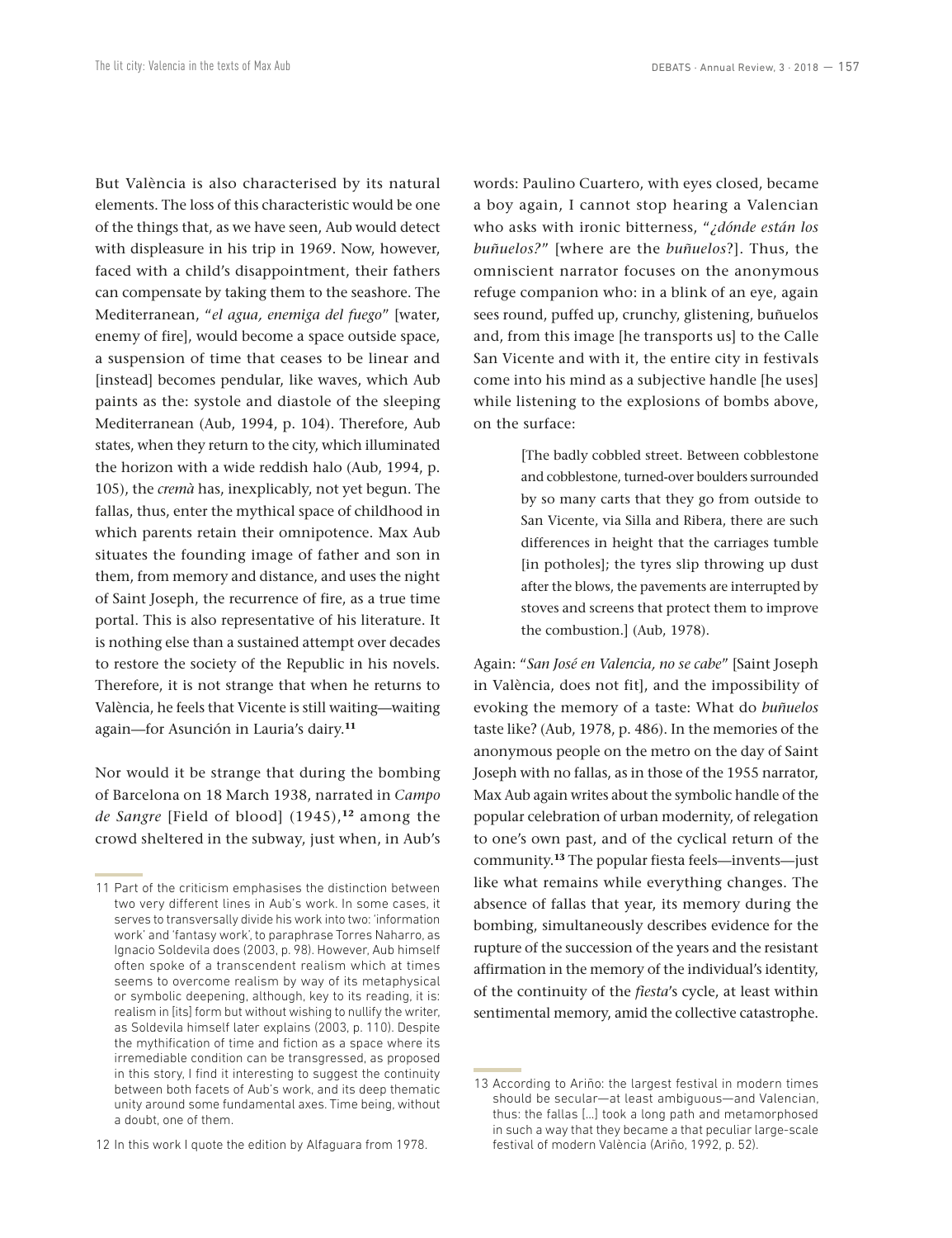Of the six novels that form part of the series *El laberinto mágico*, those penultimate national episodes, as Oleza calls them (2002, p. 45), the ones which most centre on the city of València are *Campo abierto* (1951)**<sup>14</sup>** and *Campo del los almendros* (1968),**<sup>15</sup>** with the transversal presence of the couple, Asunción Meliá and Vicente Dalmases, and the members of the El Retablo theatre group; in other words, the characters whose oblivion we bitterly saw in *La gallina ciega*. The first and last days of the war are narrated in these novels, respectively. *Campo abierto* starts on 24 July 1936, with Gabriel Rojas, a typographer at [the newspaper] *El Pueblo*, who desperately goes into the street looking for a doctor for his wife who has just gone into labour, thus defying the danger of snipers. This is why in the book: all the balconies of the city are illuminated. All the windows are open. There was never so much light in València, not even in Viveros when there is a street-party, or in the Alameda when the fair is on (Aub, 2001, p. 286). The city lived by these characters begins to delineate: Gabriel passes by the Dominicans [...]. Past the lights of the factory, the school, crosses Calle Colon, alone. He goes into Calle Doctor Romagosa (Aub, 2001, p. 287). After his unsuccessful journey in search of the doctor, he goes back home. But then, Aub writes, a dry noise, a blow. Black. Gabriel Rojas falls to the ground, like a sack. He is hit from behind, in the middle of his head, where his hair begins to shine, like shoe shined by a cobbler (Aub, 2001, p. 288). The fascist snipers who sow terror in the illuminated city turn the streets into a space of war, a minefield, an open field.

The narrator's precision in the first chapter is constant throughout the series. The novels written based on memories not only put the Republic fighting against fascism back on its feet, they send all its opposing voices into endless debate; not only do they create a complete cultural field in the reader's mind's eye,

they also create a social space and public opinion, as explained, for example, by Pérez Bowie;**<sup>16</sup>** not only do they cover the vicissitudes of war, but they also reconstruct, from exile, the plan of the lost city. Thus, the theatre company lives its dream to act in a real theatre, entering through the open door of the stage of the Eslava Theatre (Aub, 2001, p. 296).**<sup>17</sup>** Asunción and Vicente are, in fact, in Lauria's dairy, in Plaza Emilio Castelar, while "*el resol dispara el edificio de Correos*" [the glare of the sun beams off the Post office building roof] (Aub, 2001, p. 304).**<sup>18</sup>** Aub confirms, Asunción was: in an improvised barracks in the Jesús neighbourhood. She stood guard in front of the Monteolivete barracks in the early days of the uprising (Aub, 2001, p. 305) and then: had to go, permanently, to a military barracks in the Sagunto neighbourhood (Aub, 2001, p. 306). They told him about the news of his father's arrest, Aub says, upon arriving at the Wooden Bridge (Aub, 2001, p. 307). They meet again in the *Juventud*, **<sup>19</sup>** find Llorens, the *Confederación Nacional del Trabajo* (CNT; the National Confederation of Labour) representative on the 'Show Committee' in the Apolo theatre (Aub, 2001, p. 311)**<sup>20</sup>** or look for it in the CNT venue, in Plaza Emilio Castelar (Aub, 2001, p. 311).**<sup>21</sup>** The pulp-fiction writer Luis del Val lives in Calle Garrigues (Aub, 2001,

- 19 The *Juventud Socialista Unificada* (JSU; the Unified Socialist Youth) had its headquarters at number 25 Calle Pascual y Genís (Aragó, Azkárraga, and Salazar, 2010, p. 207).
- 20 The Apolo theatre was in Calle Don Juan de Austria (Aragó, Azkárraga, and Salazar, 2010, p. 144).
- 21 Specifically, in the Banco Vitalicio building (Aragó, Azkárraga, and Salazar, 2010, p. 206).

<sup>14</sup> In this work I quote the 2001 edition as part of the publication of the *Obras Completas* of Max Aub, coordinated by Joan Oleza.

<sup>15</sup> In this work I quote the 2002 edition as part of the publication of the *Obras Completas* of Max Aub, coordinated by Joan Oleza.

<sup>16</sup> According to Pérez: Aub approaches his chronicle by accumulating brief and fragmentary stories that multiply the images of a universe whose centrifugal and fractural character makes any attempt at global and coherent understanding impossible (Pérez, 2001, p. 48).

<sup>17</sup> On Calle Pi y Margall, a street still in Ruzafa: Aragó states: In its programming the magazine alternates between work by García Lorca, Benavente, Bernard Shaw, and Eduardo Marquina (Aragó, Azkárraga, and Salazar, 2010, p. 144).

<sup>18</sup> Plaza Emilio Castelar—the current Plaza del Ayuntamiento [Town Hall square] had been recently enlarged as a result of the demolitions carried in the Calle La Bajada de San Francisco neighbourhood; during the years of the Republic it had been configured as 'the new city centre' and Aragó et al. state: the stage for political change at the time (Aragó, Azkárraga, and Salazar, 2010, p. 114).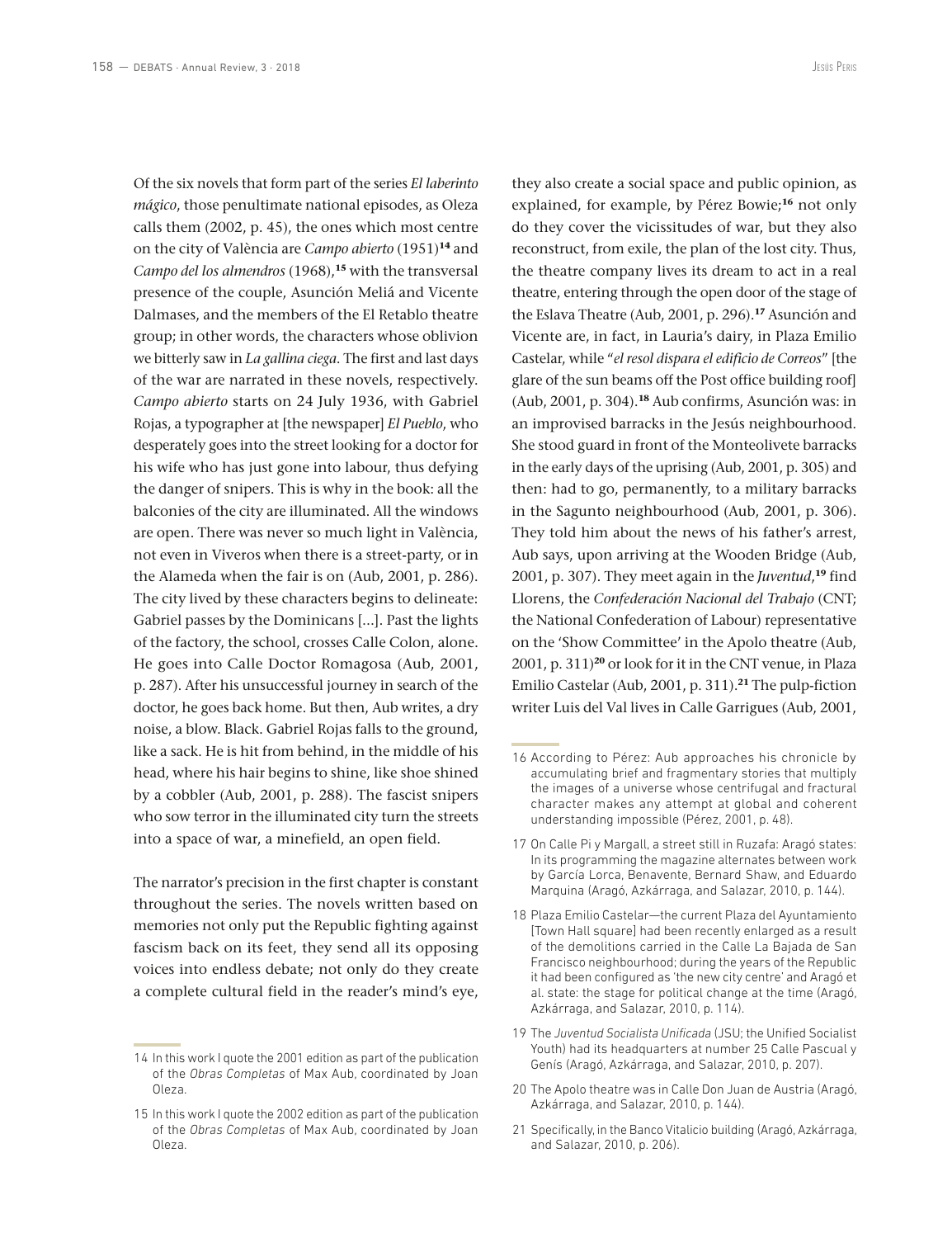p. 384); the Uruguayan, on the corner of Calle San Vicente and Calle María Cristina (Aub, 2001, p. 399); and Santiago Peñafiel, lives on Calle Guillem de Castro (Aub, 2001, p. 447). The narrator accurately traces the routes of his characters in the city plan: Jorge Mustieles crossed [...] the Calle Las Barcas, in front of Ernesto Ferrer's hardware store until he reached the Party's door—that of the radical-socialist party where the 'Actualidades' cinema also was (Aub, 2001, p. 347).**<sup>22</sup>** Later, Aub again walks with us: The *Lonja*. The market. Calle San Fernando. Calle San Vicente, Plaza de la Reina, Calle del Mar, Calle del Governor Viejo, the Civil Government (Aub, 2001, p. 368), then: Plaza de Tetuán. The Communist Party.**<sup>23</sup>** The general captaincy. La Glorieta. Las palmeras. El Parterre (Aub, 2001, p. 370). Or, he says: It's ten in the morning. On the right the Torres de Quart, on the left, the Tros Alt (Aub, 2001, p. 385).

An even earlier [version of] València, that of Aub's childhood—that of Arturo Carbonell in 'La falla' emerges as the portrayals of the characters are traced. Vicente Farnals, "*socialista y jugador de fútbol*" [socialist and football player], had studied at the Escuela Moderna, in Plaza de Pellicers (whose disappearance he regretted), in 1969:

> [The boys went down Calle Ruzafa in the morning, crossing before the bullring—the father hated the national holiday—carefully crossing the train tracks, they surrounded the high-school; they followed Calle Arzobispo Mayoral until Calle de la Sangre, then Calle Garrigues, furtively looking to the left and right, through Calle Gracia where the "bad houses" were, to the Plaza de Pellicers, where the trip ended and the desks began. Sometimes they would cross in front of the station, through Plaza Emilio Castelar

and they would sit at the Marqués de Campo fountain to watch—avidly—the lively commercial activities of Calle La Bajada de San Francisco, or they would go and contemplate and discuss the photographs nailed in the entrance of the El Cid cinema, where they showed anthology movies.] (Aub, 2001, p. 331).

The city of València went into the war without entirely ceasing to be what it was. This is Vicente Dalmases' perception of it, he was much more concerned about declaring his love to Asunción than the coming political events:

> [He loved her—and the light, the dust, the cobbles, the shop windows, the low houses in the Plaza de la Reina, the yellow trams with their trolley-cars on slopes, the red manila shawl with white and green flowers that hung loosely from the shoulders of an old mannequin in 'La Isla de Cuba' at the time seemed like walkways to help him navigate through the city without feeling his feet. He saw her everywhere without hitting on the exact memory of her figure: in the coffee moon, in the sky crossed by electricity cables, in the distant green of Plaza Wilson—before Prince Alfonso—by the matt grey asphalt of Calle de La Paz—before Calle Peris y Valero (the nomenclature changes according to the colour of the chosen City Council)—by the shining rails and in the passing lackadaisical of youngsters eager to waste time. He stood before the glass of an 'El Águila' showcase. He saw himself reflected, transparent, and the street traffic rushing behind him.] (Aub, 2001, p. 302).

The city limits that diffuse into nature (as we saw in the story 'La falla') are also described again and again in *Campo abierto*, and as Caudet points out (Aub, 2002, p. 14), usually by evoking an odour: Vicente, with his hands in his pockets, slowly crosses the flower bed, wrapped in the heavy smell of the magnolias (Aub, 2001, p. 314). Or: the wide river course of the Turia, all sand, with a vein of water and its festoons of grass (Aub, 2001, p. 363); there, from the parapet: the big flayed trees begin to whisper. From the sea comes the

<sup>22</sup> According to Aragó: Number 10 Plaza Emilio Castelar, on the corner of Calle Barcas [...], which had previously been the Cid cinema, organised matinees for the children evacuated from war zones (Aragó, Azkárraga, and Salazar, 2010, p. 135).

<sup>23</sup> At number 3 Plaza de Tetuán, in the Cervelló Palace (Aragó, Azkárraga, and Salazar, 2010, p. 206).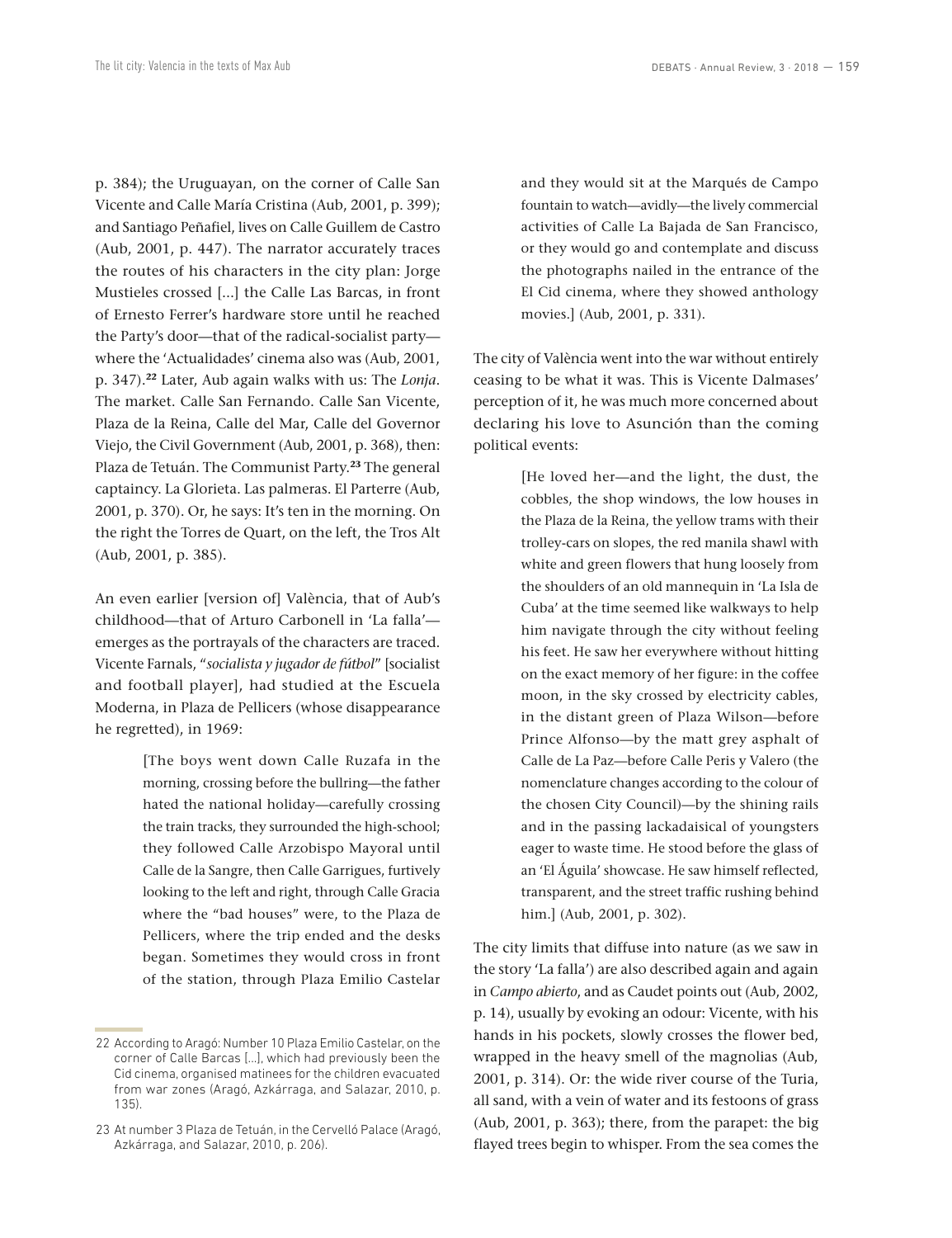air, from the sea, by the wide mouth of the river (Aub, 2001, p. 365). Or, Aub writes: The smell of magnolias arrived; as always, it moved him (Aub, 2001, p. 343). Similarly: the pasty, heavy, oily smell of the magnolias (Aub, 2001, p. 370) smells sweet, smooth, soft, like a blanket of stars (Aub, 2001, p. 379). He also says: The smell arrives voluptuously submerging the city, with premeditation: nature's presence and revenge [...] València covered with the scent of orange blossom, València in the hands of the orange trees. València white and soft with the weight of lemon-groves. Oranges between tangerines and lemons. Illustrious València, profound València, València drunk on orange blossom (Aub, 2001, p. 332).**<sup>24</sup>**

A modern, populous, vitalist, and liveable city "*más campesina que marítima: mercantil*" [more rural than maritime: mercantile] (Aub, 2001, p. 392); [one] with rivalry between ValènciaValència and Gimnástico Football Clubs—which later became the Levante Club (Aub, 2001, p. 328)—[memories] of theatres and cinemas, that of full cafés: Barrachina, Lauria, Martí. A lot of light and a lot of horchata, a lot of meringue milk, and coffee (Aub, 2001, p. 371); of Café Colón and the Ideal Room, the populous market, with shops, stalls, and trams, of: high colourful awnings to combine with the sun's brightness lent to each object, each stone, each iron (Aub, 2001, p. 386). Despite everything. In spite of the betrayals, such as that of Amparo, Asunción's father's second wife, who puts his photo on a Falange identity card, so the anarchists would execute him (Aub, 2001, p. 321). Despite the corpses found in the most unsuspected places, like that in the Slavic Concierge, hanging from a gallery (Aub, 2001, p. 298). In *Campo abierto*, the war still seems to be a historic opportunity to strengthen the Republic and social justice that completely defeats fascism and oligarchical resistance. Hence: He went to the open balcony and looked out onto the deserted

24 This is one of the omnipresent images in his memory of València. In his diary entry for 13 February 1941, written from his experience in prison in Marseille, we read: There in front of me is my wide Valencian beach. On 12 April 1941, his remembers and evokes the herbalists of Calle de Gracia and Calle de Adressadors (Aub, 1998, p. 58 and p. 71).

street [...] Now, because of the war, the revolution, he felt tied to the street—they call them arteries, he felt how his blood ran through [the city], through [this street] and others. He felt that València was his. His and everyone's, all together: because they defended it, writes Aub (Aub, 2001, p. 343). In *Campo abierto*, time—the city, the community rooted in it by the collective project—still seems to march on for the characters, in the same sense as hope does. Both for the narrator, who is pleased to return, as for Arturo Carbonell after walking along the beach, at that precise moment in time.

In the first of the three parts of *Campo de los almendros*, we return to València city. In the second, we accompany thousands of republicans crowded into the port of Alicante, fruitlessly waiting for boats that would allow them to escape from the approaching fascists. In the third, we come to know the concentration camp that gives the series its title.

The novel starts with Ambrosio Villegas, now interim director of San Carlos, humming the *L'u i el dos*, before the Renaissance columns of the Ambassador Vich's Court (Aub, 2002, p. 43), in the old convent of El Carmen (at that time, the Museum of Fine Arts)—the same one that Max Aub will miss in his 1969 visit as it had already been replaced by the convent of San Pío V, where it continues today (Aub, 1995, p. 182). Villegas enjoys his position, which he knows is ephemeral, stating: Of course, until the others arrive! Well, more than a few will crave the position! The doorman asks: And us? What are we going to do? Ambrosio Villegas looks at him and, Aub writes, doesn't know how to answer (Aub, 2002, p. 46).

The València of March 1939 had changed a lot since the summer of 1936 and the decomposition of what was left of a social order, structure, culture, and complete power could now be read on its streets. The narrator still finds time to raise the plane of the city and inform us, for example, that Pepa Chuliá lived in Calle Isabel la Católica (Aub, 2002, p. 78), that Juanito Valcárcel and Aunt Concha lived in the Carmen neighbourhood (Aub, 2002, p. 151), and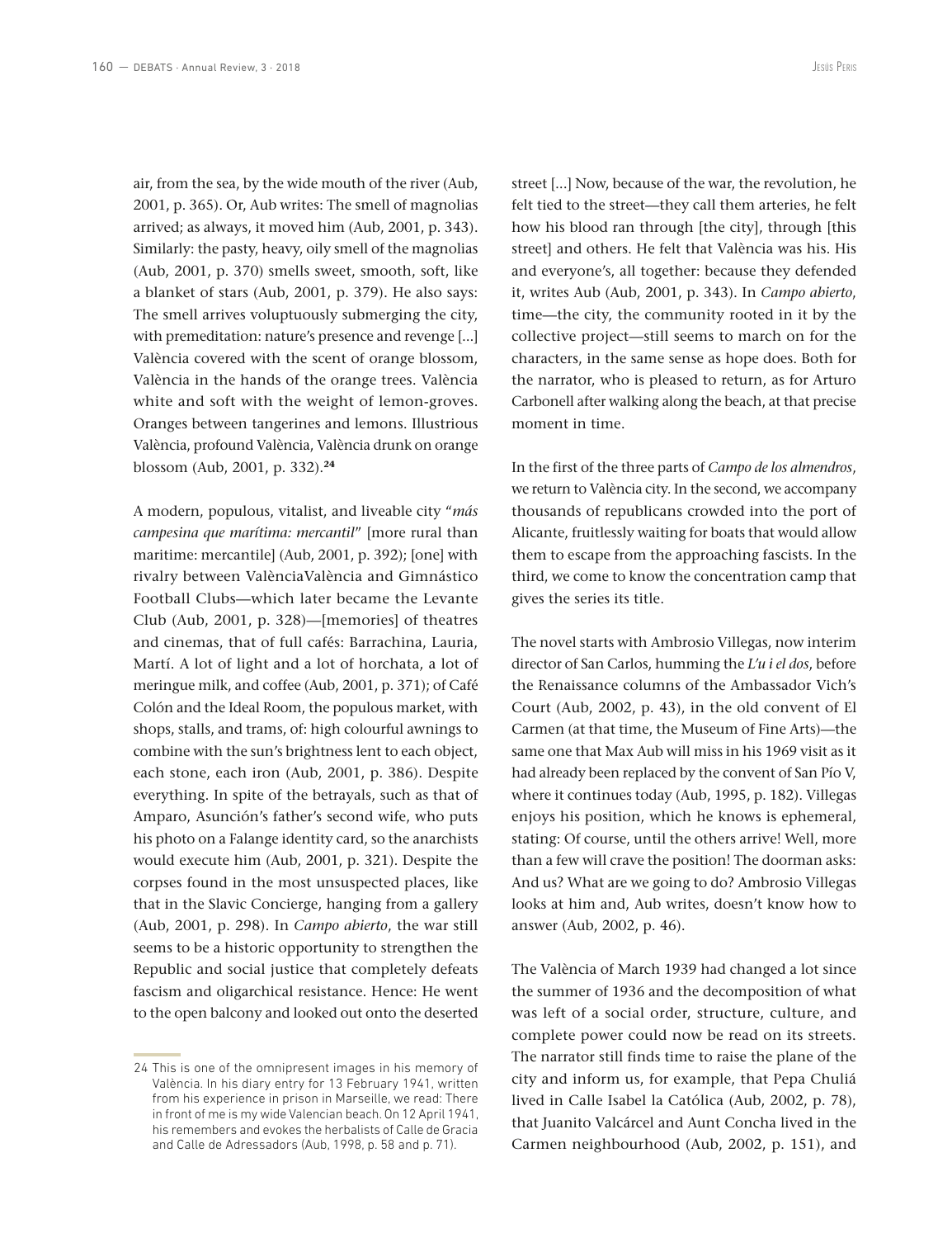Dionisio Velázquez, in Calle Colón (Aub, 2002, p. 233). Or to remind us that Asunción and Monse work at the Institute of Calle de Sagunto (Aub, 2002, p. 71), Rafael Saavedra lived at his aunt's house, on Calle de Caballeros (Aub, 2002, p. 126), Paulino Cuartero was staying at the Hotel Inglés (Aub, 2002, p. 184), or that Vicente Dalmases bumps into Paco Bolea leaving what was once *Diario de València* and had become *Verdad* (Aub, 2002, p. 151).**<sup>25</sup>** Or that: the basements of the Torres are full of the Prado Museum's works of art being protected from the bombings (Aub, 2002, p. 88).

The city continues to glide towards the fields that surround it and penetrate it; and also, towards the sea. Thus, also in this novel, a character—Asunción—when she sees the trees, she realises that spring will begin in no time (Aub, 2002, p. 56). Of course, Aub goes on: the motionless magnolias of the Glorieta collect the daylight in their varnished leaves (Aub, 2002, p. 68) and continues: the dry Turia that, nevertheless, gives life. It does not live and yet gives life. The work of men: it serves, gives, vegetables grow next to it, it gives life to herbs, flowers, trees (Aub, 2002. p. 181).

However, the defeat is evident in the same streets surrounding the characters of the previous novel:

> [Asunción goes to Plaza de San Agustín, without lights [...]. In the city, in the dark, people move like spiders or worms. They come and go, running, step by step, nobody calm. Fear? What to do? See who? Suddenly, nobody. The mind empty, like the square: everyone on the pavement, glued to the wall, sheltering] (Aub, 2002, p. 55).

The city, once illuminated, is now dark. Aub tells us, to go to Jovers' house, in his desperate search for Asunción, Vicente Dalmases: goes by tram, to the Gran Vía, getting off at the corner of Almirante Cadarso. Apparently, "*todo está igual*" [everything is the same], even "*le abre una criada*" [a maid opens the door to

atmosphere: In front is Calle Santo Domingo and Calle Capitanía General, military personnel and civilians enter and leave, they stop cars, others leave. The grey sky is heavy. The Filipescu façade of the convent with its doors closed. The enormous wall of cumbersome stonework had never brought Villegas so much love, admiration, and sadness (Aub, 2002, p. 68). These are the hours immediately before the flight, of the escape, Aub writes: Capitanía General, Cuartel de Santo Domingo, Cuartel de Artillería. Go, come, leave and run. Half-open doors, open doors. They leave, it doesn't matter who, mis-sentence; they go and come, taking steps in vain, the majority smell a rat; they walk along corridors, go up, go down (Aub, 2002, p. 226). From the Plaza de Emilio Castelar, at the corner of Calle Ribera, trucks leave at night for Alicante (Aub,

2002, p. 240).**<sup>26</sup>**

him], but "*ninguno de los chicos está en casa*" [none of the boys are home]. José, is wounded in the hospital of Onteniente and Julián and Julio's whereabouts are unknown, or cannot be revealed (Aub, 2002, p. 150). In the same buildings, Aub now paints a very different

Therefore, this novel begins to open itself up to the past. As Caudet pointed out, the characters insistently recall previous moments: to oppose [...] contentedness turned to disappointment, hope to despair, life to death (Caudet, 2002, p. 21). In Aub's words: Paco Ferrís, València, Asunción, the Calle Lauria dairy, the School of Commerce. As if it were yesterday. Paco Ferrís is always the same. How is it possible that he has changed so much? The war. No, it's not like it was yesterday. Nothing is as if it were yesterday (Aub, 2002, p. 121). Also, for example, remember the optimistic day when: some young fascists took control of the radio station in Calle Juan de Austria, in front of *El Pueblo*, and Chuliá and some comrades managed to subdue them (Aub, 2002, p. 99–102). As well as when Villegas and Valcárcel pass in front of the Salesians, Villegas remembers the first days of the military insurrection, how all kinds of people flocked

<sup>25</sup> In other words, in number 14 Calle Trinquete de Caballeros, which is now part of Plaza de Nápoles y Sicilia (Aragó, Azkárraga, and Salazar, 2010, p. 82).

<sup>26</sup> Reading *Campo de los almendros*, no doubt, serves to disprove Marra's trial of Max Aub's work in his pioneering review of the narrative of exile (Marra, 1962, p. 193).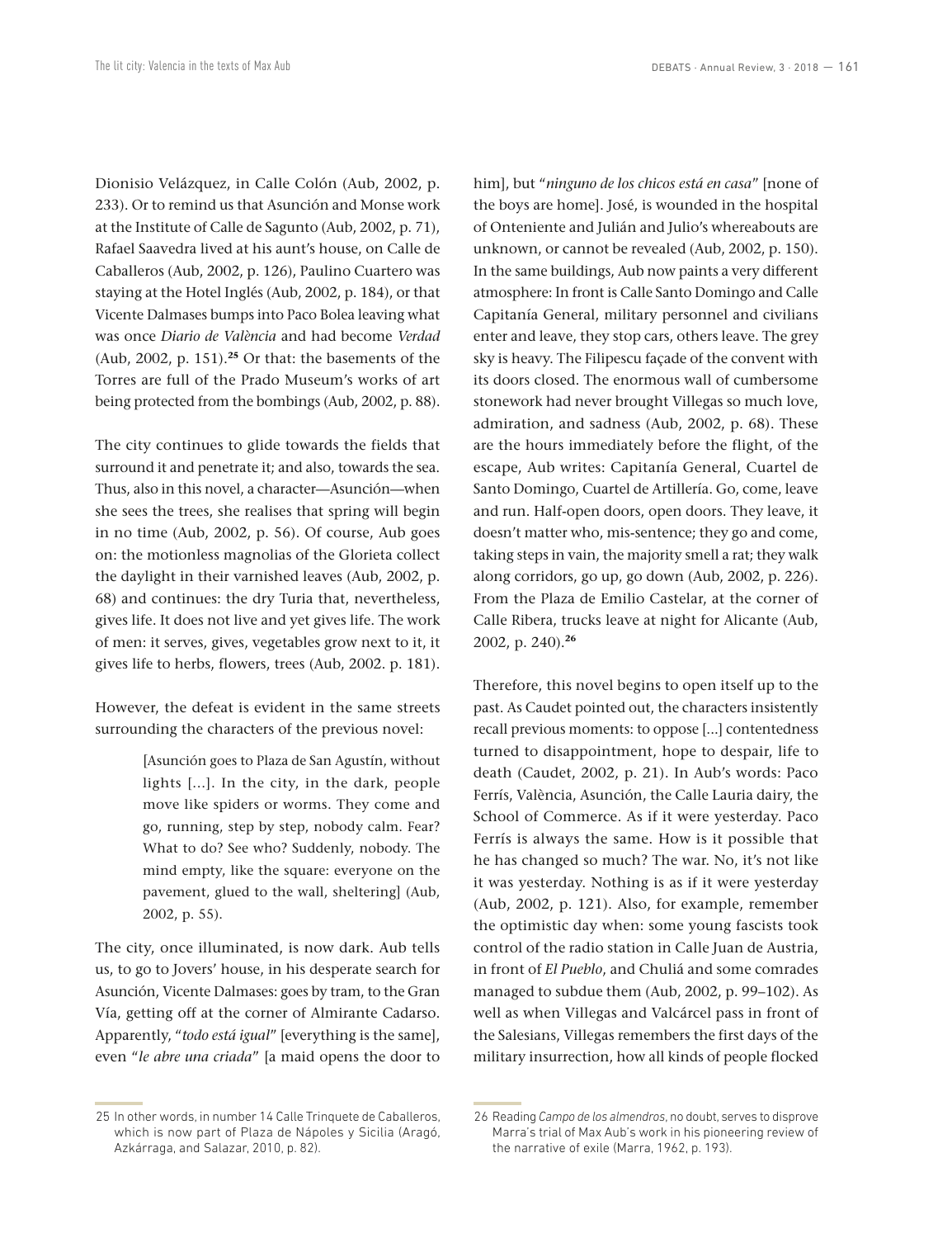to join the 'militias' (Aub, 2002, p. 154) or in the doors of Serranos to that barbarian Escriche, dressed as a Russian general—just as he imagined himself (Aub, 2002, p. 155) or the time before: for example, the good times of Monse's uncle's passementerie in Calle Zaragoza (Aub, 2002, p. 73). The city of Bazar Colón (Aub, 2002, p. 73), of Mata and Planchadell's hardware store, of València, Gimnástico, and later, Levante football clubs (Aub, 2002, p. 74), of full cafés, and of garden markets, now seems definitively lost, like the fallas in the bombings of 1938 in *Campo de sangre*. From exile, the narrator (as well as many characters, aware of their defeat) evokes the beginning of a time of longing. According to Caudet: *Campo de los almendros* is the novel of a duel (Caudet, 2002, p. 22), and a book of the memory of characters that remember: the memory of memory.

After its three parts, the novel includes an addendum. In it, an anonymous narrator gives brief references to what happened in the city after it was taken by the fascists, from the execution of the last republican civil governor, Molina Conejero, on 25 November in Paterna, the monastery of Puig that was converted into a concentration camp, to the women's prison. It also denies the unfounded rumour that the Virgin of the Desamparados was shot, extended by the pro-Franco propaganda and, in fact, reminds us that the mayor protected the image, stating that: the day they entered very quickly came. The novel ends with two deaths: that of Doctor Peset, the rector of the Universitat de València, and that of that little girl from Alcira, the one who sang so well, who sang the Hail Mary to the nuns before she was shot. The narrator ends by revealing her name and identity, thus: Her name was Amparo, like the Virgin. She was my daughter (Aub, 2002, p. 568). The novel, the entire series, ends by giving just some examples of the destruction waged upon social and human fabric, even of its memory, by the Franco regime. A lot has already been forgotten; soon, everything will be forgotten, affirms the anonymous narrator. As we saw in *La gallina ciega*, Aub would test the depth of this truth. The memory, city, and country from which he exiled himself would no longer exist by then, and its texture would become that made

only of memory and fiction. Only in his memory and texts would Vicente wait for Asunción; only in memory and his texts could he return to those streets.

In conclusion, we can find a complex representation of the city of València in Max Aub's writing. On the one hand, set at a time which coincides with the author's own childhood, the children in these fictions arrive late (or not at all) for the fallas *cremà*, or fascinated [with life], they travel a path from their home to the School of Modernity. On the other hand, his writing corresponds to the years of the Republic and the Spanish Civil War. In both cases, public spaces trace individual memories. However, the city remembered with [so much] precision—is a historical city and a lived-in city.

València is modern and populous, with trams, theatres, cinemas, cafés, football clubs, horchata, and crowds. It is also a city integrated with nature, which penetrates it and makes it its own. At times, it seems to be part of the countryside, and spring—or autumn—completes the appearance of its streets. It is this that really distinguishes València from other cities in Aub's work: a city that smells of magnolias and orange blossom, streets crossed by a wind that comes from the sea.

On the other hand, in the Aub's fictions, València is a city remembered from exile, a lost space, the scene of childhood and youth, of personal and collective projects, the irretrievable ghost of desire. In that sense, his writing, the way he draws a map in his texts, his meticulous listing of [the city's] names with which he reconstructs urban itineraries, constructs buildings, and populates the streets and houses with the dead, vanquished, or displaced, is the only way they can be recovered after having crossed the strata of writing and memory. Live in the forgotten, as he writes in *La gallina ciega*: You live in what was. You live in the forgotten (Aub, 1995, p. 190). And that forgotten space has an urban structure, neighbourhoods, streets, squares, public buildings, and private homes. Therefore, the revisited city of 1969 would seem foreign to him, a different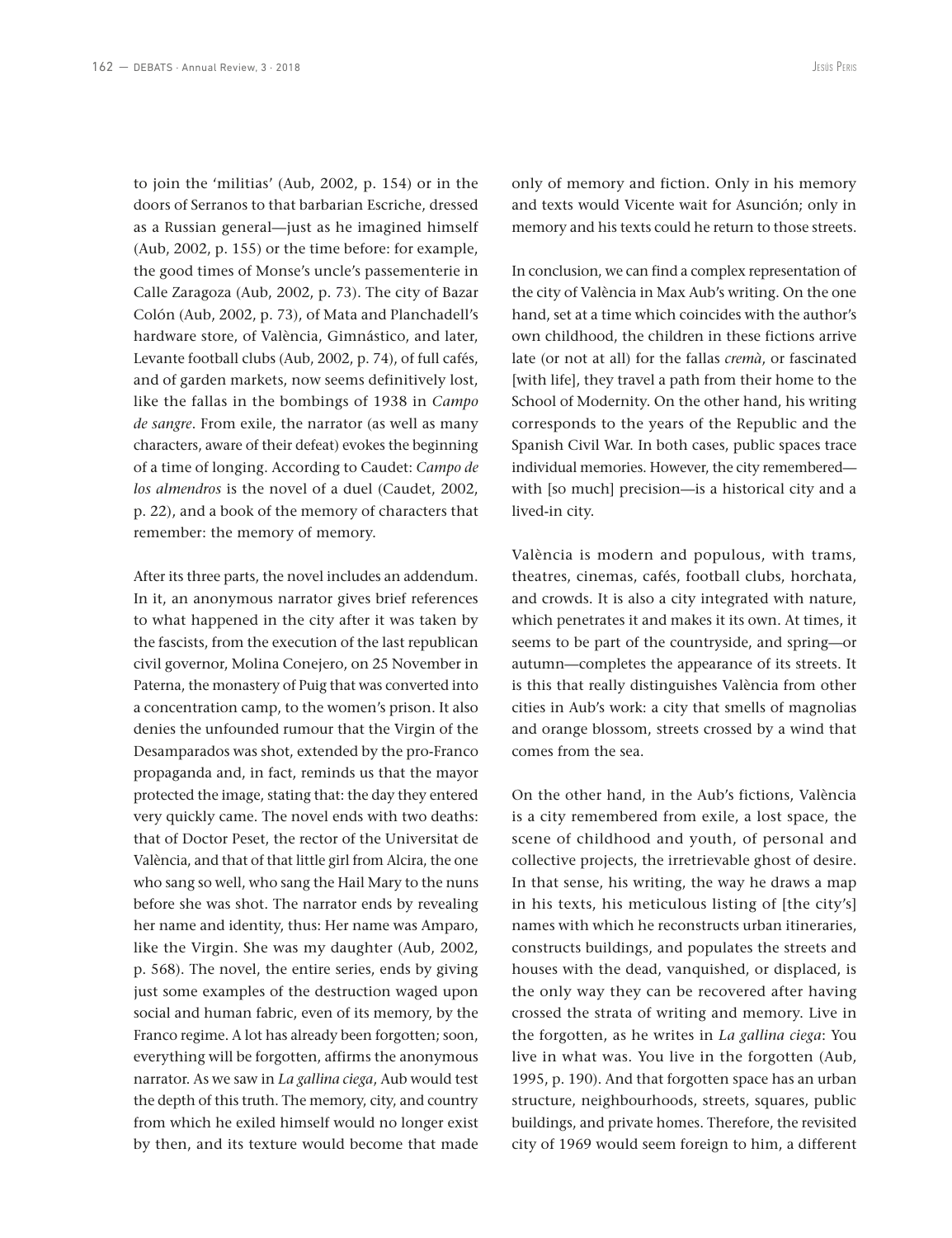one. However, it can be read as a palimpsest, it will persist and be read again and again as a palimpsest. More exactly, it was written as a palimpsest.

It remains this way in his work, as a key for accessing the overlapping texts. Nobody remembers Chuliá. But Aub can; and he not only remembers her, he also writes to her, to Chuliá and also [writes] her later oblivion. Thus, he reintegrates [these characters] into the urban genealogy; he makes places such as the School of Modernism in Plaza Pellicers part of the available urban genealogy of the textual city, which is also the city of here and now, so that they can converse. For those who can read the transparency, superimposing the city's plans and recovering the voices that inhabited it, in so making it possible for Vicente Dalmases to wait for Asunción Meliá again. The Plaza del Ayuntamiento—at least the sector that was once Plaza Emilio Castelar—can once again become the place where [these things] happened, where someone imagined that they happened, which is the same thing, and so a war and a lost society was narrated and made recoverable again.

Today we have forgotten a lot, soon everything will be forgotten, said the anonymous narrator who concludes the series. But now completing the quote: Of course, despite everything, there is always something in the air. In the air it stays. And in these texts, [it remains] in the narrated air: in fictions and narrations from memory, which for Max Aub are the only—albeit powerful—possibility for permanence.

## BIBLIOGRAPHIC REFERENCES

Achugar, H. (1997). Ciudad, ficción, memoria (primer ingreso a las ciudades sumergidas). *Casa de las Américas*, *208*, 17-24.

- Aragó, L., Azkárraga, J. Mª., and Salazar, J. (2010). València. 1931-1039. *Guía Urbana. La ciudad en la Segunda República*. València: Universitat de València.
- Ariño, A. (1992). *La ciudad ritual. La fiesta de las fallas*. Barcelona: Anthropos.
- Aub, M. (1978). *Campo de sangre*. Madrid: Alfaguara.
- Aub, M. (1994). *Escribir lo que imagino*. Barcelona: Alba Editorial.
- Aub, M. (1995). *La gallina ciega. Diario español*. Barcelona: Alba Editorial.
- Aub, M. (1998). *Diarios (1939‑1972)*. Barcelona: Alba Editorial.
- Aub, M. (2001). *El laberinto mágico* i, vol. ii. València: Alfons el Magnànim.
- Aub, M. (2002). *El laberinto mágico* ii, vol. iii-B. València: Alfons el Magnànim.
- Balibrea, M. P. (2008). Memoria de la modernidad: Viajando por España en textos autobiográficos de María Martínez Sierra y Max Aub. In A. Sánchez Cuervo (coord.), *Las huellas del exilio. Expresiones culturales de la España peregrina* (p. 151-188). Madrid: Tébar.
- Benjamin, W. (2010). Excavar y recordar. In *Obra completa*, book iv, vol. 1. Madrid: Abada Editores.
- Caudet, F. (2002). *Campo de los almendros*. In M. Aub, *El laberinto mágico ii*, vol. iii-B (p. 11-35). València: Alfons el Magnànim.
- Fagen, P. (1975). *Transterrados y ciudadanos*. México: Fondo de Cultura Económica.
- Gracia, J. (2010). *A la intemperie. Exilio y cultura en España*. Madrid: Anagrama.
- Llorens, V. (2006). *Estudios y ensayos sobre el exilio republicano de 1939*. Sevilla: Renacimiento.
- Marra, J. R. (1962). *Narrativa española fuera de España*. *1939‑1961*. Madrid: Guadarrama.
- Oleza, J. (2002). Voces en un campo de sangre. Max Aub y los penúltimos episodios nacionales. *Olivar. Revista de literatura y cultura españolas*, *3*, 45-64.
- Pérez, J. A. (2001). *Campo abierto*. In M. Aub, *El laberinto mágico i*, vol. ii (p. 46-74). València: Alfons el Magnànim.
- Peris, J. (2004). «La falla», de Max Aub. *Revista d'estudis fallers, 9*, 29-30.